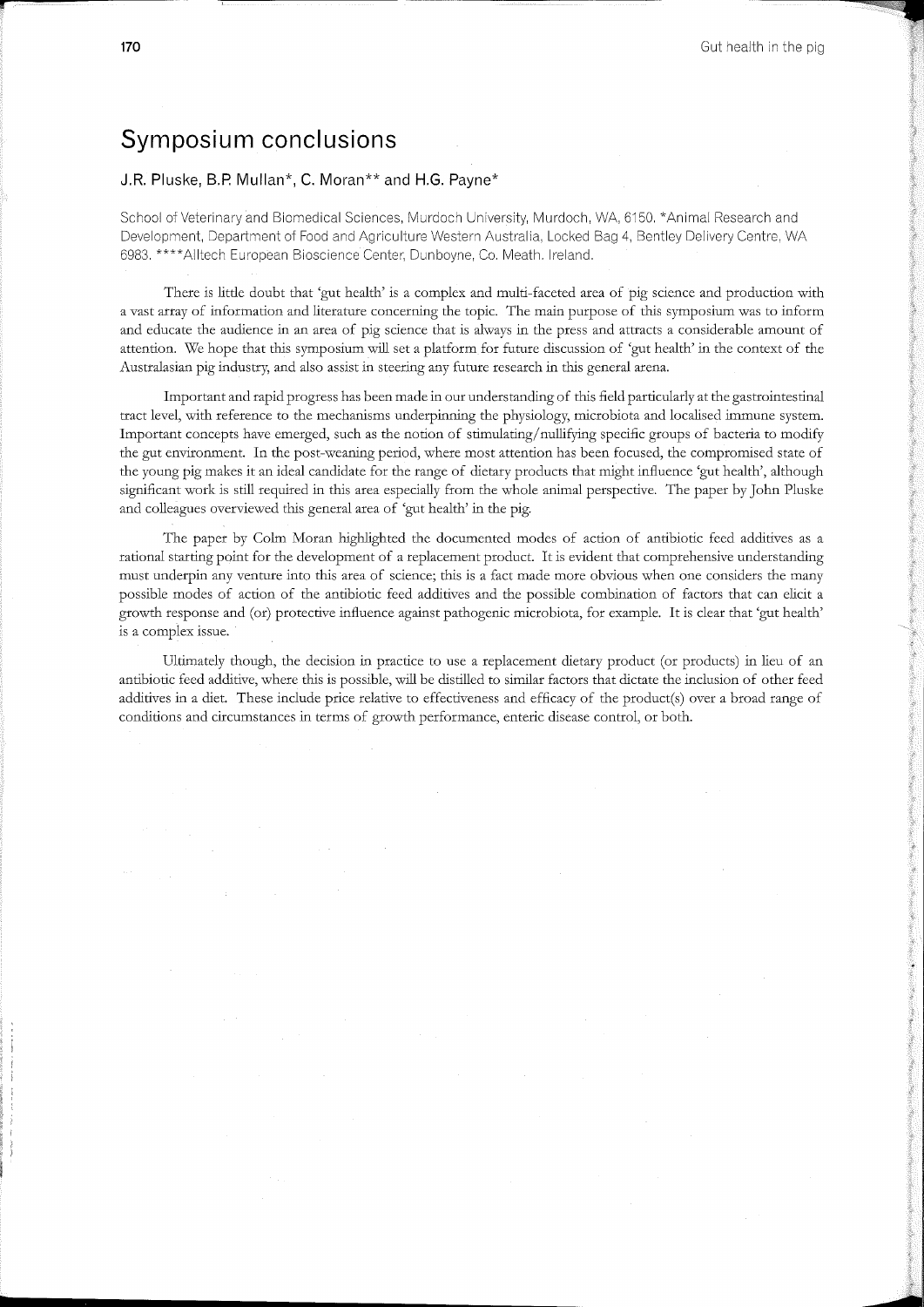References

1 .• : •• ~~ •

- ALEXOPOULUS, C., GEORGOULAKIS, I.E., TZIVARA, A., KRITIS, S.K., SIOCHU A. and KYRIAKIS. S.C. (2004). Field evaluation of the efficacy of a probiotic containing *Bacillus licheniformis* and *Bacillus subtilis* spores, on the health status and performance of sows and their litters. *Journal* of *Animal Physiology and Animal Nutrition.* 88: 381-392.
- ANDERSON, D.B., MCCRACKEN, V.J., AMINOV, R.I., SIMPSON, J.M., MACKIE, R.I., VERSTEGEN, M.W.A. and GASKINS, H.R. (2000). Gut microbiology and growth-promoting antibiotics in swine. Pig News and Information. 20: 115N-122N.
- ALEXOPOULUS, C., GEORGOULAKIS, I.E., TZIVARA, A., KRITIS, S.K., SIOCHU A. and KYRIAKIS. S.C. (2004). Field evaluation of the efficacy of a probiotic containing Bacillus licheniformis and Bacillus subtilis spores, on the health status and performance of sows and their litters. *Journal* of *Animal Physiology and Animal Nutrition.* 88: 381-392.
- ALLOZA, I., and VANDENBROEK, K. (2005). The metallopeptide antibiotic bacitracin inhibits interleukin-12  $\alpha\beta$  and  $\beta$ 2 secretion. *Journal* of *Pharmaceutical Pharmacology.* 57:213-218.
- ANDERSON, D.B., MCCRACKEN, V.J., AMINOV, R.I., SIMPSON, J.M., MACKIE, R.I., VERSTEGEN, M.W.A. and GASKINS, H.R. (2000). Gut microbiology and growth-promoting antibiotics in swine. Pig News and Information. 20: 115N-122N.

ANONYMOUS. (2006). EU bans four more antibiotics. *Pork* 26:10.

ANONYMOUS. (2007). Developing alternative antibiotics. *Porkmag.com,* January, p. 11.

- APAJALAHTI,]. and KETTUNEN, A. (2006). Rational development of novel microbial modulators. In "Antimicrobial growth promoters", pp. 165-181, eds D. Barug,]. de Jong, A.K. Kies and M.WA. Verstegen. (Wageningen Academic Publishers: Wageningen, The Netherlands).
- EAGER, F., M.ADSEN, M., CHRISTENSEN,]. and AAERSTRUP, F. M. (1997). Avoparcin used as a growth promoter is associated with the occurrence of vancomycin-resistant Enterococcus faecium on Danish poultry and pig farms. *Preventative Veterinary Medicine.* 31:95-112.
- BATES, J., ZOE JORDENS,]. and GRIFFITHS, D. T. 1994. Farm animals as a putative reservoir for vancomycin-resistant enterococcal infection in man. *Journal* of *Antimicrobial Chemotherapy* 34: 507- 516.
- BAUMANN, D. and BILKEI, G. (2002). Effect of highly fermentable dietary fiber on the development of swine dysentery and on pig performance in a "Pure Culture Challenge Model". Berliner und Munchener Tierarztliche Wochenschrift. 115: 37-42.
- BAUMLER, A.J., TSOLIS, R.M., HEFFRON, F., WRAY, C. and WRAY, A. (2000). Virulence mechanisms of Salmonella and their genetic basis. In "Salmonella in Domestic Animals", pp. 57-72, eds C. Wray and A. Wray. (CABI Publishing: UK).
- BEDFORD, M. (1999). Application of enzymes other than phytase in the feeding of poultry. Maryland Nutrition Conference, Baltimore. pp. 70-83.
- BERTRAM, H.C., DUARTE, I.F., GIL, A.M, BACH KNUDSEN, K.E. and LAERKE, H.N. (2007). Metabolic profiling of liver from hypercholesterolemic pigs fed rye- or wheat-fibre breads and of liver from normal pigs fed a standard diet- A highresolution magic angle spinning 1H NMR spectroscopic study. *Analytical Chemistry.* 79: 168-175.
- BIANCONE, L., MONTELEONE, I., DEL VECCHIO BLANCO, G., VAVASSORI, P. and PALLONE, F. (2002). Resident bacterial flora and immune system. *Digestion and Liver Disease* 34:S37-S43.
- BOESEN, T., JENSEN, T.K., SCHMIDT, A.S., JENSEN, B.B., JENSEN, S.M. and M0LLER, K. (2004). The influence of *diet*  on *Law sonia intracellularis* colonization in pigs upon experimental challenge. *Veterinary MiC1·obiology.* 103: 35-45.
- BOUDRY, G., PERON, V, LE HUERON, I., LALLES, J.P. AND SEVE, B. (2004). Weaning induces both transient and long-lasting modifications of absorptive, secretory; and barrier properties of piglet intestine. *Journal* of *Nutrition.* 134: 2256-2262.
- BRANTON, S.L., LOTT, B.D., DEATON, J.W., MASLIN, W.R., AUSTIN, F.W., POTE, L.M., KEIRS, R.W., LATOUR, M.A., and DAY, E.J. (1997). The effect of added complex carbohydrates or added dietary fiber on necrotic enteritis lesions in broiler chickens. *Poultry Science* 76:24-28.
- BRAUDE, R., WALLACE, H.D. and CUNHA, T.J. (1953). The value of antibiotics in the nutrition of swine: a review. *Antibiotica et Chemotherapia.* 3: 271-291.
- BROOM, L.J., MILLER, H.M., KERR, K.G. and KNAPP, J.S. (2006). Effects of zinc oxide and *Enterococcus faecium* SF68 dietary supplementation on the performance, intestinal microbiota and immune status of weaned piglets. *Research in Veterinary Science.* 80: 45-54.
- CALABOTTA, D. F. (1997). 25-0H-D3: New scientific insight into its role in commercial poultry production. Maryland Nutrition Conference, Baltimore. pp. 31-37.
- CARLSON, D., SEHESTED,J. and POULSEN, H.D. (2006). Zinc reduces the electrophysiological responses in vitro to basolateral receptor mediated secretagogues in piglet small intestinal epithelium. *Comparative Biochemistry and Physiology A -Molecular and Integrative Pb)!Siology.* 144: 514-519.
- CASANOVA, M., LOPEZRIBOT, J. L., MARTINEZ, J. P. and SENTANDREA, R. (1992). Characterization of Cell-Wall Proteins from Yeast and Mycelial Cells of Candida-Albicans by Labeling with Biotin- Comparison with Other Techniques. *Infection and Immunity,* 60: 4898-4906.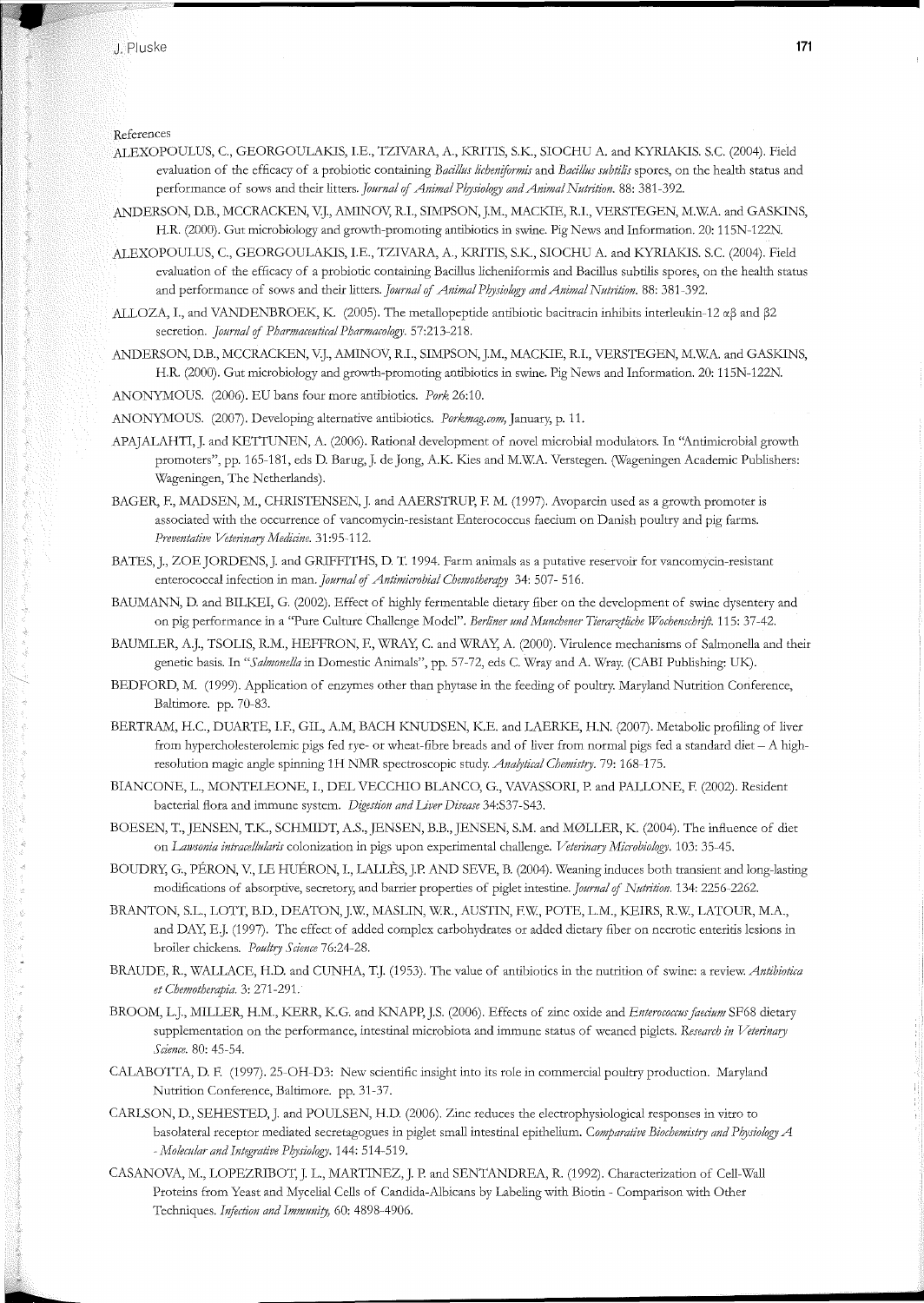- CHAPMAN, T.A., WU, X.Y., BARCHIA, I., BETTELHEIM, K.A., DRIESEN, S., TROTT, D., WILSON, M. and CHIN, J.C. (2006). Comparison of virulence gene profiles of Escherichia coli strains isolated from healthy and diarrheic swine. Applied and Environmental Microbiology. 72: 4782-4795.
- CHOW, J. (2002). Probiotics and probiotics: A brief overview. *Journal* if *Renal Research.* 12:76-86.
- COATES, M.E., DICKINSON, C.D., HARRISON, G.F., KON, S.K., PORTER,J.WG., CUMMINS, S.H. and CUTHBERTSON, WF.J. (1952). A mode of action of antibiotics in chick nutrition. *Journal* if *the Science* if *Food and Agriculture.* 3: 43-48.
- COLLIER, C.T., SMIRICKY-TJARDES, M.R., ALBIN, D.M., WUBBEN, J.E., GABERT, VM., DEPLANCKE, B., BANE, D., ANDERSON, D.B. and GASKINS, H.R. (2003). Molecular ecological analysis of porcine ileal microbiota responses to antimicrobial growth promoters. *Journal of Animal Science*. 81: 3035-3045.
- DAHL, J. (1997). Cross-sectional epidemiological analysis of the relations between different herd factors and salmonellaseropositivity. Proceedings of the VIIIth International Symposium on Veterinary Epidemiology and Economics, Paris, France, pp. 1-3.
- DEMECKOVÀ, V., KELLY, D., COUTTS, A.G.P., BROOKS, P.H. and CAMPBELL, A. (2002). The effect of fermented liquid feeding on the faecal microbiology and colostrum quality of farrowing sows. *International Journal* if *Food Microbiology.* 79: 85-97.
- DEPLANCKE, B. and GASKINS, H.R. (2001). Microbial modulation of innate defense: Goblet cells and the intestinal mucus layer. *American Journal of Clinical Nutrition*. 73, Suppl. 1: 1131S-1141S.
- DIBNER, JJ. and RICHARDS, J.D. (2005) Antibiotic growth promoters in agriculture: History and mode of action. *Poultry Science* 84:634-643.
- DRITZ, S.S., TOKACH, M.D., GOODBAND, R.D. and NELSSEN, J.L. (2002). Effects of administration of antimicrobials in feed on growth rate and feed efficiency of pigs in multisite production systems. *Journal* if *the Amen·can Veterinary Medical Association.* 220: 1690-1695.
- DURMIC, Z., PETHICK, D.W, MULLAN, B.P., ACCIOLY,J.M., SCHULZE, H. and HAMPSON, D.]. (2002). Evaluation of large-intestinal parameters associated with dietary treatments designed to reduce the occurrence of swine dysentery. *British Journal* if *Nutntion.* 88: 159-169.
- DURMIC, Z, PETHICK, D.W., PLUSKE, J.R. and HAMPSON, D.J. (1998). Influence of dietary fibre sources and levels of inclusion on the colonic microflora of pigs, and on the development of swine dysentery in experimentally-infected pigs. *Journal* if *Applied Microbiology.* 85: 57 4-582.
- EKLUND, M., MOSENTHIN, R., TAFAJ, M. and WAMATU,J. (2006) Effects of betaine and condensed molasses solubles on nitrogen balance and nutrient digestibility in piglets fed diets deficient in methionine and low in compatible osmolytes. *Archives in Animal Nutntion* 60(4):289-300.
- ELWINGER, K.E., ENGSTROM, B., BERNDSTON, B., FOSSUM, 0., and WALDENSTEDT, L. (1998). Effect of antibiotic growth promoters and anticoccidials on growth of Clostridium perfringens in the ceca and on perfromance of broiler chickens. *Acta Veterinaria Scandinavia* 39:433-441.
- EPPLE, H.J., KREUSEL, K.M., HANSKI, C., SCHULZKE, J.D., RIECKEN, E.O. and FROMM, M. (1997). Differential stimulation of intestinal mucin secretion by cholera toxin and carbachol. Pfliigers Archives *-European Jottrnal* if *Physiology.*  433: 638-647.
- FAIRBROTHER, J.M., NADEAU, E. and GYLES, C.L. (2005). *Escherichia coli* in postweaning diarrhea in pigs: an update on bacterial types, pathogenesis, and prevention strategies. *Animal Health Research Reviews.* 6: 17-39.
- FEDORKA-CRAY, P.J., GRAY, J.T., WRAY, C. and WRAY, A. (2000). *Salmonella* infections in pigs. In "Salmonella in Domestic Animals", pp. 191-207, eds C. Wray and A. Wray. (CABI Publishing: UK).
- FERKET, P. R., PARKS, C. W. and GRIMES, J. L. (2002). *Benefits of dietary antibiotic and mannanoligosaccharide supplementation for pottltry.* Proceedings of Multi-State Poultry Feeding and Nutrition Conference, Indianapolis, IN. May 14-16.
- FROST and SULLNAN (2007). Brazilian animal feed additives market. Accessed online 22 June 2007 at www.markeresearch.com.
- GASKINS, H.R. (1997). Immunological aspects of host/microbiota interactions at the intestinal epithelium. In "Gastrointestinal Microbiology", pp. 537-587, eds R.I. Mackie, B.A. White and R.E. Isaacson. (New York: Chapman and Hall).
- GASKINS, H.R. (2001). Intestinal bacteria and their influence on swine growth. In "Swine Nutrition", 2nd edition, pp. 585-608, eds AJ. Lewis and L.L. Southern. (CRC Press: Florida, USA).
- GASKINS, H.R., COLLIER, C.T., and ANDERSON, D.B. (2002). Antibiotics as growth promotants: Mode of action. *Animal Biotechnology.* 13:29-42.
- GOIHL, J. (2006). Humic substances may improve pig growth. Feedstuffs 78:12-13.
- GREKO, C. (2001). Safety aspects on non-use of antimicrobials as growth promoters. Pages 219-230 in Gut Environment of Pigs. A. Piva, K. E. Bach Knudsen, and J. E. Lindberg, ed. Nottingham University Press, Nottingham, U.K.
- GRIFFITH, R.W, SCHWARTZ, K.J. and MEYERHOLZ, D.K (2006). Salmonella. In "Diseases of Swine", pp. 739-754, eds B.E. Straw, J.J. Zimmerman, S. D'Allaire and D.J. Taylor. (Blackwell Publishing: Iowa, USA).

**THE REAL PROPERTY AND REAL PROPERTY**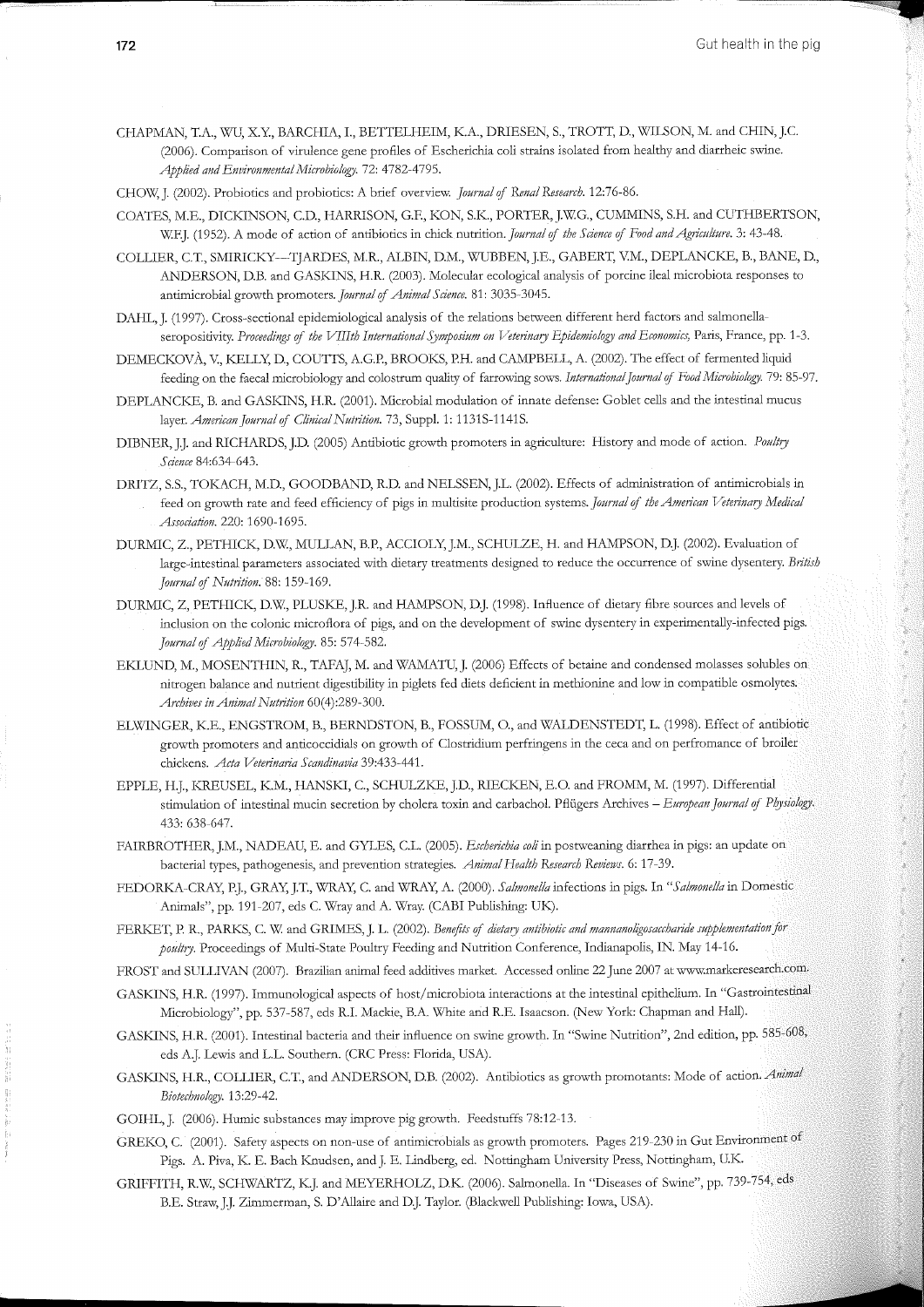## .j. Pluske

E.M., TOUSSAINT, J.M., NIEWOLD, T. A., KOOPMANS, S. *].,* VAN DIJK, E. and Meloen, R.H. (2006). Monitoring health by values of acute phase proteins. *Acta Histochemica.* 108:229-232.

GUSTAFSON, R.H. and BOWEN, R.E. (1997). Antibiotic use in animal agriculture. *Journal* of *Applied Microbiology* 83:531-541.

- HAMPSON, D.J., FELLSTROM, C. and THOMSON, JR. (2006). Swine dysentery. In "Diseases of Swine", pp. 785-805, eds B.E. Straw;JJ. Zimmerman, S. D'Allaire and DJ. Taylor. (Blackwell Publishing: Iowa, USA).
- HAMPSON, D.J., PLUSKE, JR. and PETHICK, D.W (2001). Dietary manipulation of enteric disease. In "Digestive Physiology in Pigs", pp. 247-261, eds A. Piva, K.E. Bach Knudsen andJ.-E. Lindberg. (CAB International: Wallingford, UK).
- HAMPSON, DJ. and TROTT, DJ. (1995). Intestinal spirochaetal infections of pigs: An overview with an Australian perspective. In "Manipulating Pig Production V", pp. 139-169, eds D.P. Hennessy and P.D. Cranwell. (Australasian Pig Science Association: Werribee).
- HANSEN, C.F. (2004). Choice of dry feed influences gastric conditions, incidence of salmonella and performance in growingfinishing pigs. PhD Thesis, The Royal Veterinary and Agricultural University (Copenhagen).
- HARRIS, D.L., HAMPSON, DJ. and GLOCK, RD. (1999). Swine dysentery. In "Diseases of Swine", 8th edition, pp. 579-600, eds B.E. Straw, S. D'Allaire, WL. Mengeling and DJ. Taylor. (Blackwell Science: Oxford).
- HAYS, V:W (1991). Effects of antibiotics. In "Growth Regulation in Farm Animals: Advances in Meat Research". Vol. 7, pp. 299- 320, eds A.M. Pearson and T.R. Dutson. (Elsevier Applied Science: New York).
- HEDEMANN, M.S., JENSEN, B.B. and POULSEN, H.D. (2006). Influence of dietary zinc and copper on digestive enzyme activity and intestinal morphology in weaned pigs. *Journal* of *Animal Science.* 84: 3310-3320.
- HEDEMANN, M.S., MIKKELSEN, L.L., NAUGHTON, PJ. and JENSEN, B.B. (2005). Effect of feed particle size and feed processing on morphological characteristics in the small and large intestine of pigs and on adhesion of *Salmonella enterica*  serovar Typhirnurium DT12 in the ileum in vitro. *Journal* of *Animal Science.* 83: 1554-1562.
- HIGUCHI, T., WATANBE, Y. and Waga, I. (2004). Protein disulfide isomerase suppresses the transcriptional activity of NF-x.3. *Biochemica Biophysica Research Communications* 318:46-52.
- HILLMAN, K. (2001). Bacteriological aspects of the use of antibiotics and their alternatives in the feed of non-ruminant animals. In "Recent Advances in Animal Nutrition", pp. 107-134, eds P.C. Garnsworthy and J. Wiseman. (Nottingham University Press: Loughborough, UK}
- HILLMAN, K. (2004). An analysis of gut microbes. *Pig InternationaL* 34 (6): 27-29.
- HOOGE, D. M. (2003). Practicalities of using dietary sodium and potassium supplements to improve poultry performance. Proceedings of the Arkansas Nutrition Conference, Fayetteville, September 9-11. 18 pp.
- HOGBERG, A., LINDBERG,J.-E., LESER, T. and WALLGREN, P. (2004). Influence of cereal non-starch polysaccharides on ileo-caecal and rectal microbial populations in growing pigs. *Acta Veterinaria Scandinavica* 45: 87-98.
- HOJBERG, 0., CANIBE, N., POULSEN, H.D., HEDEMANN, M.S. and JENSEN, B.B. (2005). Influence of dietary zinc oxide and copper sulfate on the gastrointestinal ecosystem in newly weaned piglets. *Applied and Environmental Microbiology.* 71: 2267-2277.
- HOPWOOD, D.E., PLUSKE, J.R. and HAMPSON, D.J. (2005). Dietary manipulation of infectious bowel disease. In "Biology of Nutrition in Growing Animals", pp. 365-385, eds R. Mosenthin, J. Zentek and E. Zebrowska. (Elsevier Limited: Amsterdam, The Netherlands).
- HOYT,]. C., and ROBBINS, R. A. (2001). Macrolide antibiotics and pulmonary inflammation. *FEMS Microbiology Letters.* 205:1-7.
- HUFF, WE., HUFF, G.R., RATH, N.C., BALOG,J.M. and DONOGHUE, A.M. (2003). Bacteriophage treatment of a severe *Escherichia coli* respiratory infection in broiler chickens. *Avian Diseases* 47:1399-1405.
- HUMPHREY, B.D. and KLASING, K.C. (2003). Modulation of nutrient metabolism and homeostasis by the immune system. Pages 137-144 in Proceedings of the 14th Europeans Symposium of Poultry Nutrition. Lillehammer, Norway.
- ILSLEY, S.E., MILLER, H.M., and KAMEL, C. (2005). Effects of dietary quillaja saponin and curcumin on the performance and immune status of weaned piglets. *Journal* of *Animal Science.* 83: 82-88.
- JACOBSEN, M., FELLSTROM, C., LINDBERG, R., WALLGREN, P. andJENSEN-WAERN, M. (2004). Experimental swine dysentery: comparison between infection models. *Journal* of *i\!Iedical Microbiology.* 53: 273-280.
- JENSEN, B.B. (1998). The impact of feed additives on the microbial ecology of the gut in young pigs. *Journal* of *Animal and Feed Sciences.* 7: 45- 64.
- JENSEN-WAERN, M., MELIN, L., LINDBERG, R.,JOHANNISSON, A., PETERSSON, L. and WALLGREN, P. (1998). Dietary zinc oxide in weaned pigs-effects on performance, tissue concentrations, morphology, neutrophil functions and faecal microflora. *Research in Veterinary Science*. 64: 225-231.
- JOHNSON, R.W (1997). Inhibition of growth by pro-inflammatory cytokines: An integrated view. *Journal* of *Animal Science.* 75: 1244-1255.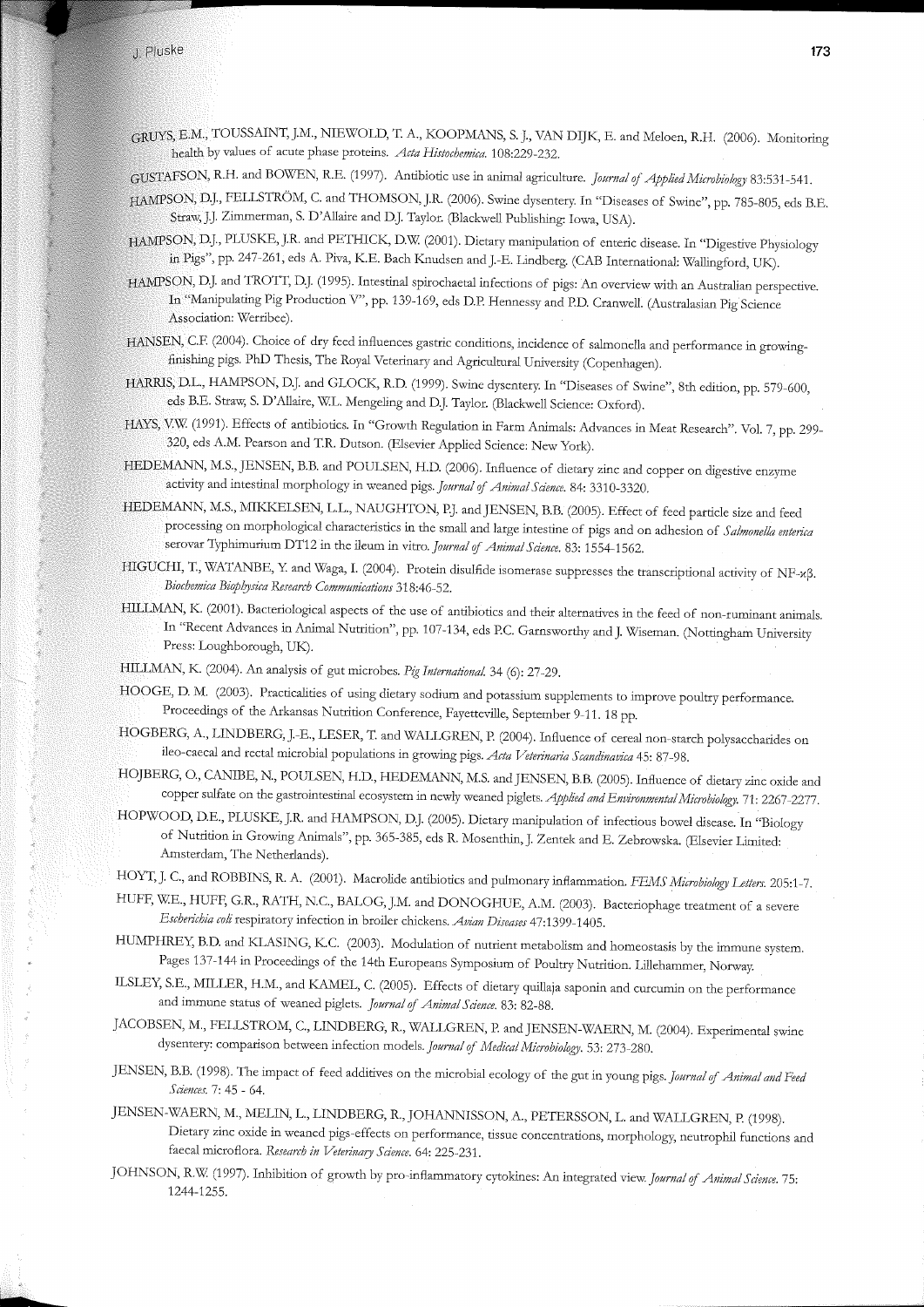¥

i<br>P

1. 医中间性肾上腺炎 医中间性皮炎 医心包 医心包 医心包 医心包 医心包 医小脑的 医心包

JOHNSON, JR., SANNES, M.R., CROY, C., JOHNSTON, B., CLABOTS, C., KUSKOWSI<J, M.A., BENDER,]., SMITH, K.E., WINOKUR, P.L. and BELONGIA, E.A. (2007). Antimicrobial drug-resistant Escherichia coli from humans and poultry products, Minnesota and Wisconsin, 2002-2004. *Emerging Infectious Diseases.* 13:838-846.

- JORGENSEN, L., DAHL, J., Jensen, B.B. and DAMGAARD, H. D. (1999). The effect of expanding, pelleting and grinding of salmonella, production results and gastro-intestinal health of finishers and on phytase activity and vitamin stability in feed. (Report No. 403, The National Committee for Pig Production, Danish Bacon and Meat Council; in Danish).
- KAPTEYN, J. C., Van Den Ende, H. and KLIS, F. M. (1999). The contribution of cell wall proteins to the organization of the yeast cell wall. *Biochimica Et BiophysicaActa-General Subjects,* 1426:373-383.
- KATOULI M., MELIN, L., JENSEN-WAERN, M., WALLGREN, P. and MOLLBY, R. (1999). The effect of zinc oxide supplementation on the stability of the intestinal flora with special reference to composition of coliforms in weaned pigs. *journal* of *Applied Microbiology.* 87: 564-573.
- KELLEY, T. (2004). Feeding to fight disease. Pork. 24:20, 22.
- KELLY, D. and KING, T.P. (2001). Luminal bacteria: Regulation of gut function and immunity. In "Gut Environment of Pigs", pp. 113-131, eds A. Piva, K.E. Bach Knudsen and J.-E. (Nottingham University Press: Loughborough, UK).
- KIM, J.C., MULLAN, B.P., HAMPSON, D.J. and PLUSKE J.R. (2006). Effects of amylose content, autoclaving, parboiling, extrusion, and post-cooking treatments on resistant starch content of different rice cultivars. *Australian Journal* of *Agricultural Research.* 57: 1291-1296.
- KIRKWOOD, R.N., HUANG, S.X., MCFALL, M. and AHERNE, F.X. (2000). Dietary factors do not influence the clinical expression of swine dysentery. *Swine Health and Production.* 8: 73-76.
- KLARE, I., HEIER, H., CLAUS, H., REISSBRODT, R., and WITTE, W. (1995). VanA-mediated high level glycopeptide resistance in *Enterococcusfaecium* from animal husbandry. *FEMS Microbiology Letters.* 125:165-172.
- KONSTANTINOV, S.R., ZHU, W.-Y., WILLIAMS, B.A., TAMMINGA, S., DE VOS, W.M. and AKKERMANS, A.D.L. (2003). Effect of fermentable carbohydrates on piglet faecal bacterial communities as revealed by denaturing gradient gel electrophoresis analysis of 16S ribosomal DNA. *FEMS Microbiology and Ecology.* 43: 225-235.
- KNARREBORG, A., MIQUEL, N., GRANLI, T. and JENSEN, B.B. (2002). Establishment and application of an in vitro methodology to study the effects of organic acids on coliform and lactic acid bacteria in the proximal part of the gastrointestinal tract of piglets. *Animal Feed Science and Technology*. 99: 131-140.
- KORVER, D. R., and IZLASING, K. C. (1997). Dietary fish alters specific and inflammatory responses in chicks. *journal* of *Nutrition.* 127:2039-2046.
- KUSHNER, I. (1982). The phenonomen of the acute phase response. *Annals* of *the New York Academy* of *Sciences.* 389: 39-48.
- LABRO, M. T. (1998). Antibacterial agents-phagocytes: New concepts for old in immunomodulation. *International Journal of AntimicrobicalAgents.* 10:11-21.
- LABRO, M. T. (2000). Interference of antibacterial agents with phagocyte function: Immuno-modulation or immuno-fairy tales? *Clinical Microbiology Reviews.* 13:615-650.
- LALLÈS, J.P., BOSI, P., SMIDT, H. and STOKES, C.R. (2007). Nutritional management of gut health in pigs around weaning. *Proceedings* of *the Nutrition Society.* 66: 260-268.
- LARSSON, A.E., MELGAR, S., REHNSTROM, E., MICHAELSSON, E., SVENSSON, L., HOCKINGS, P. and OLSSON, L.E. (2006). Magnetic resonance imaging of experimental mouse colitis and association with inflammatory activity. *Inflammatory Bowel Disease.* 12:478-485.
- LESER, T.D., LINDECRONA, R.H., JENSEN, T.K., JENSEN, B.B. and M0LLER, K. (2000). Changes in bacterial community structure in the colon of pigs fed different experimental diets and after infection with *Brachyspira hyodysenteriae. Applied Environmental Microbiology.* 66: 3290-3296.
- LEVY, S. B. 1998. The challenge of antibiotic resistance. *S cientiftc American.* 278:46-53.
- LI, X.L., YIN, J.D., LI, D.F., CHEN, X.J., ZANG, J.J. and ZHOU, X. (2006). Dietary supplementation with zinc oxide increases IGF-I and IGF-I receptor gene expression in the small intestine of weanling piglets. *journal* of *Nutrition.* 136: 1786-1791.
- LINDECRONA, R.H., JENSEN, T.K., JENSEN, B.B., LESER, T.D., JIUFENG, W. and MØLLER, K. (2003). The influence of diet on the development of swine dysentery upon experimental infection. *Animal Science.* 76: 81-87.
- LINDECRONA, R.H., JENSEN, T.K. and M0LLER, K. (2004). Influence of diet on the experimental infection of pigs with Brachyspira pilosicoli. *Veterinary Record* 154: 264-267.
- LIONG, M.-T., DUNSHEA, F.R. and SHAH, S.P. (2007). Effects of a synbiotic containing *Lactobacillus acidophilus* ATCC 4962 on plasma lipid profiles and morphology of erythrocytes in hypercholesterolaemic pigs on high- and low-fat diets. *British journal* of *Nutrition* page 1 of 9: doi:10.1017 /S0007114507747803
- LIPI<E, P. N. and OVALLE, R. (1998). Cell wall architecture in yeast: New structure and new challenges. *Journal* of *Bacteriology,*  180, (15), 3735-3740.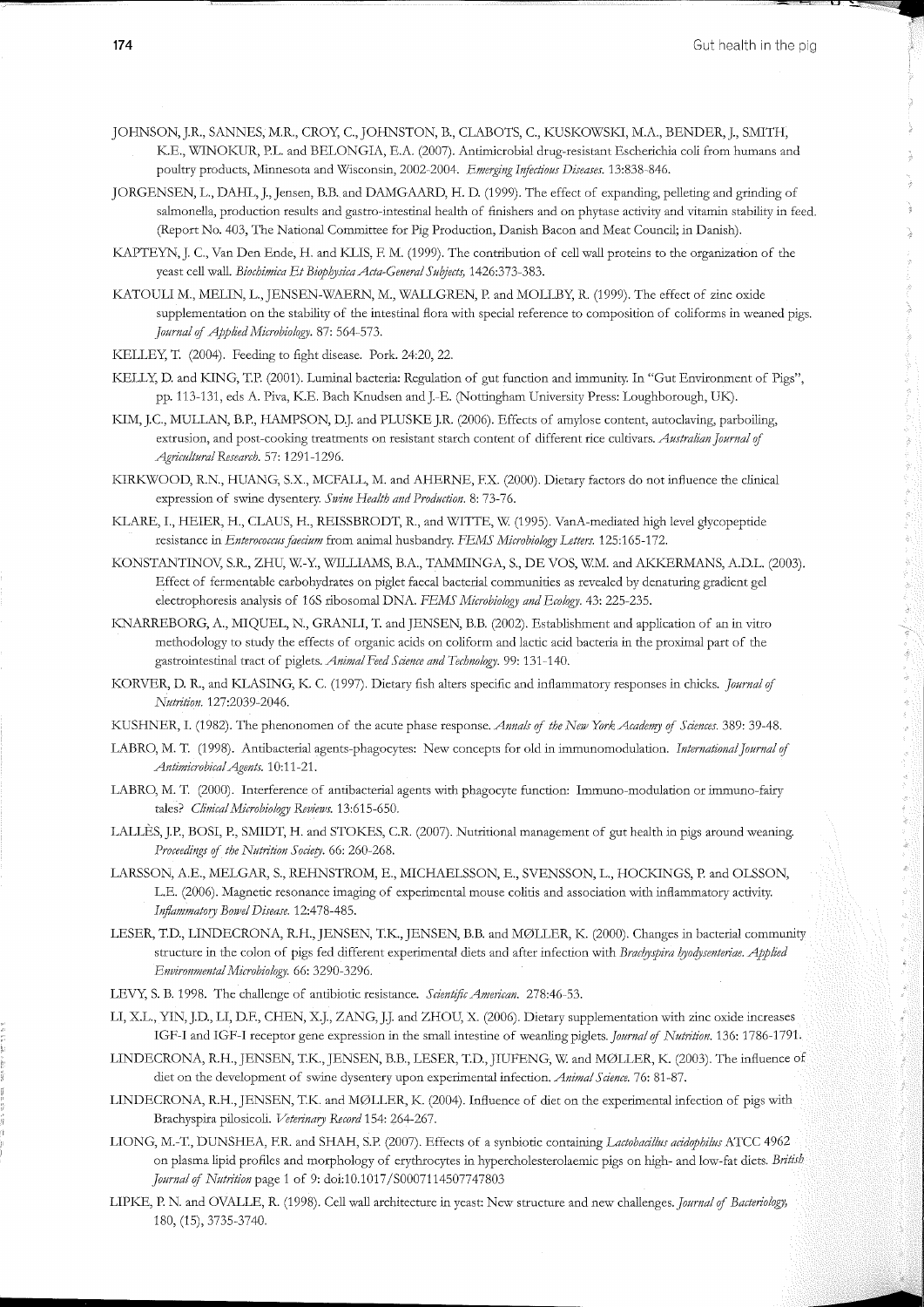LUNDEEN, T. (2002). Alternatives to growth promoters discussed at veterinary meeting. *FeedstuffS* 74:9.

- MACDONALD, T. T., and MONTELEONE, G. (2005). Immunity, inflammation, and allergy in the gut. *Science.* 307:1920-1925. MACKIE, R.I., KOHCE, S., KRAPAC, I., CHEE-SANFORD,J., MAXWELL, S. and AMINOV, R.I. (2006). Tetracycline residues
- and tetracycline resistance genes in groundwater impacted by swine production facilities. Animal Biotechnology.17:157-76. MAHAN, D.C. (1990). Mineral nutrition of the sow: A review. *Journal* of *Animal Science.* 68:573-82.
- MARTEL, A.L., DEVRIESE, A., CAUWERTS, K., DE GUSSEM, K., DECOSTERE, A. and KAESEBROUCK, F. (2004). Susceptibility of Clostridium perfringens strains from broiler chickens to antibiotics and anticoccidials. *Avian Pathology.*  33:3-7.
- McCRACKEN, B.A., SPURLOCK, M.E., ROOS, M.A., ZUCKERMANN, F.A. and GASKINS, H.R. (1999). Weaning anorexia may contribute to local inflammation in the piglet small intestine. *Journal* of *Nutrition.* 129: 613-619.
- MELLIERE, A.L., BROWN, H. and RATHMACHER, R.P. (1983). Finishing swine performance and response to tylosin. *Journal* of *Animal Science.* 37: 286-293.
- MIGUELJ.C., RODRIGIUEZ-ZAS S.L. and PETTIGREW,J.E. (2004) Efficacy of a mannan oligosaccharide (Bio-Mos®) for improving nursery pig performance. *Journal* of *Swine Health and Production.* 12: 296-307.
- MIKKELSEN, L.L., BENDIXEN, C., JAKOBSEN, M. and JENSEN, B.B. (2003). Enumeration of Bifidobacteria gastrointestinal samples from piglets. *Applied Environmental Microbiology*. 69: 654-658.
- MIKKELSEN, L.L. and JENSEN, B.B. (2000). Effect of fermented liquid feed on the activity and composition of the microbiota in the gut of pigs. *Pig News and Information.* 21: 59N-66N.
- MIKKELSEN, L.J., NAUGHTON, P.J., HEDEMANN, M.S. and JENSEN, B.B. (2004). Effects of physical properties of feed on microbial ecology and survival of *Salmonella enterica* serovar Typhimurium in the pig gastrointestinal tract. *Applied and Environmental Microbiology.* 70: 3485-3492.
- MONTAGNE, L., PLUSKE, J.R. and HAMPSON, D.J. (2003). A review of interactions between dietary fibre and the intestinal mucosa, and their consequences on digestive health in young non-ruminant animals. *Animal FeedS cimce and Technology.* 108: 95-117.
- MORAN, C. (2007). Designing a new growth promoter in the 21st century. In "Manipulating Pig Production XI, pp. 159, eds J.E. Paterson and J.A. Barker. (Australasian Pig Science Association: Werribee).
- MORRELL, V. (1997). Antibiotic resistance: road of no return. *Science*. 278:575-576.
- MOUNTZOURIS, K.C., BALASKAS, C., FAVA, F., TUOHY, K.M., GIBSON, G.R. and FEGEROS, K. (2006). Profiling of composition and metabolic activities of the colonic microflora of growing pigs fed diets supplemented with prebiotic oligosaccharides. *Anaerobe.* 12:178-85.
- MRSA, V, SEISL, T., GENTZSCH, M. and TANNER, W 1997. Specific labelling of cell wall proteins by biotinylation. Identification of four covalently linked 0-mannosylated proteins of *Saccharomyces cerevisiae. Yeast,* 13:1145-1154.
- NIEWOLD, T.A. (2006). Intestinal genomics for the evaluation of alternatives to AGPs: current situation and perspectives. In "Antimicrobial growth promoters", pp. 361-367, eds D. Barug,J. de Jong, A.K. Kies and M.WA. Verstegen. (Wageningen Academic Publishers: Wageningen, The Netherlands).
- NIEWOLD, T. A. (2007). The nonantibiotic anti-inflammatory effect of antimicrobial growth promoters, the real mode of action? A hypothesis. *Poultry Science.* 86:605-609.
- NIEWOLD, T. A., VAN ESSEN, G. J., NABUURS, M. J. A., STOCKHOFE-ZURWIEDEN, N. and VAN DER MEULEN, J. (2000). A review of porcine pathophysiology: A different approach to disease. *Veterinary Quarterly* 22:209-212.

OWUSU-ASIEDU, A., NYACHOTI, C.M., BAIDOO, S.K., MARQUARDT, R.R., YANG, X.

- (2003). Response of early-weaned pigs to an enterotoxigenic Escherichia coli (K88) challenge when fed diets containing spraydried porcine plasma or pea protein isolate plus egg yolk antibody. *Journal* of *Animal Science* 81:1781-1789.
- PAGE, S.W (2006). Current use of antimicrobial growth promoters in food animals: the benefits. In ''Antimicrobial growth promoters", pp. 19-51, eds D. Barug, J. de Jong, A.K. Kies and M.WA. Verstegen. (Wageningen Academic Publishers: Wageningen, The Netherlands).
- PARTEN AN, K. H. and MROZ, Z. (1999). Organic acids for performance enhancement in pig diets. *Nutrition Research &views,*  12, (1), 117-145.
- PAYNE, H.G., MULLAN, B.P., NICHOLLS, R.R., MCCULLOUGH, S.M. and PLUSKE, J.R. (2003). Weaner pigs produced outdoors outperform counterparts produced indoors. In "Manipulating Pig Production IX", p. 125, ed J.E. Paterson. (Australasian Pig Science Association: Werribee).

PETTIGREW,]. E. (2002). Mannan oligosaccharides' effects on performance reviewed. Feedstuffs 72(53):12-14. PETTIGREW, J. E., MIGUEL, J. C. and S. CARTER. (2004). Dietary MOS may improve sow performance. *Feedrtuflf* 76(53):12-14, 23.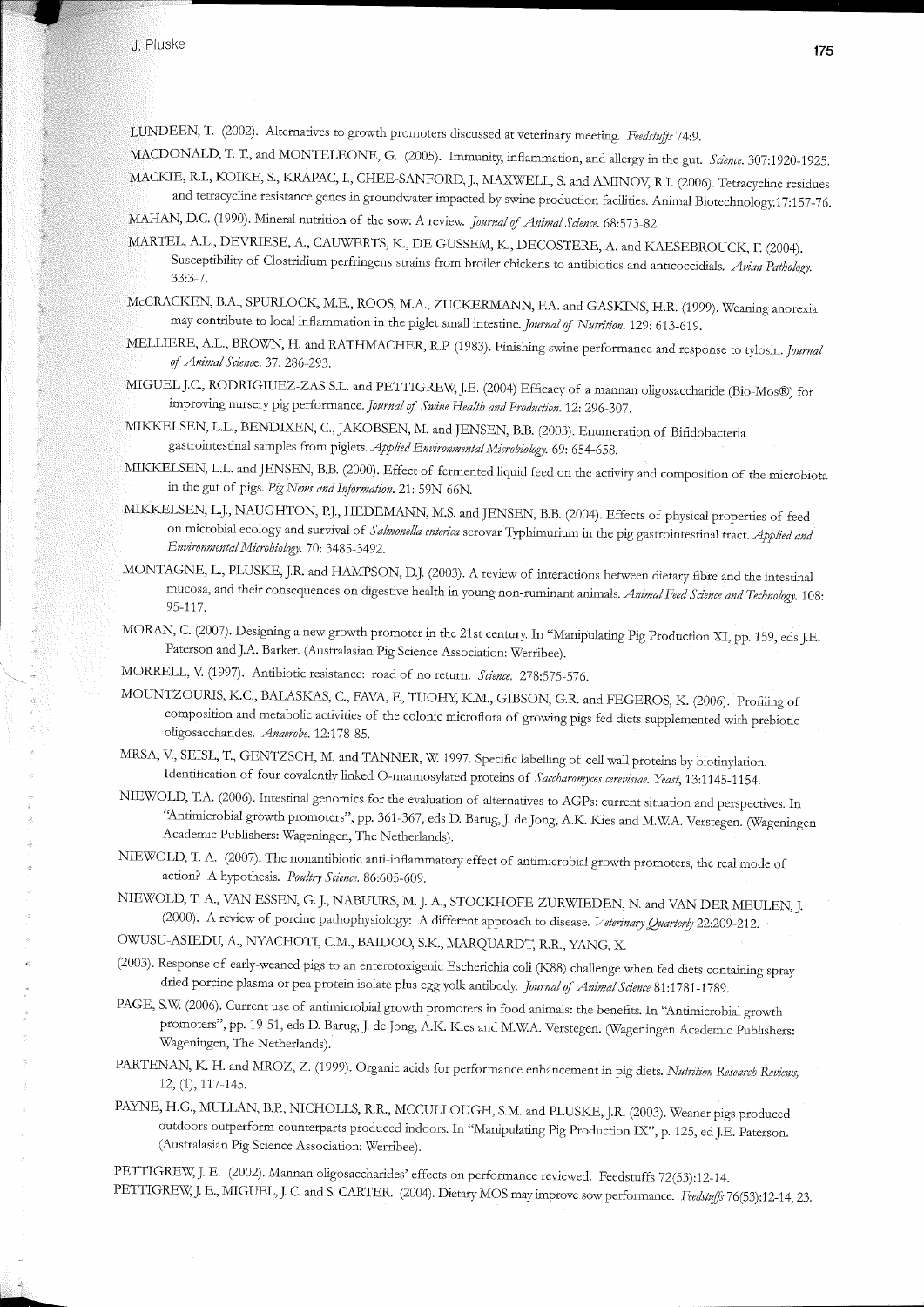PIAO, SJ., TSUKAHARA, T., ITOH, M., SHIGA, A., ADACHI, Y and USHIDA, K. (2007). The organic acid profiles in the feces of pigs at *Brachyspira hyocfysenteriae-or B. pilosicoli-positive* farms. *journal* of *Veterinary Medical Science.* 69: 425-428.

PIÉ, S., LALLÈS, J.P., BLAZY, F., LAFFITTE, J., SEVE, B. and OSWALD, I.P. (2004). Weaning is associated with an upregulation of expression if inflammatory cytokines in the intestine of piglets. *journal* of *Nutrition.* 134: 641-647.

PLUSKE, J.R. (2006). New thoughts on nutrition of newly weaned pigs. In "Proceedings of the 6th London Swine Conference", pp. 67-77, eds J.M. Murphy and T.M. Kane. London Swine Conference, Ontario, Canada.

PLUSKE, J.R., DURMIC, Z., PAYNE, H.G., MANSFIELD, J., MULLAN, B.P., HAMPSON, D.J. and VERCOE, P.E. (2007). Microbial diversity in the large intestine of pigs born and reared in different environments. *Livestock Science.* 108: 113-116.

PLUSKE, J.R., PAYNE, H.G., WILLIAMS, I.H. and MULLAN, B.P. (2005). Early feeding for lifetime performance of pigs. In "Recent Advances in Animal Nutrition in Australia Volume 15", pp. 171-181, eds P.B. Cronje and N. Richards. (Animal Science, University of New England: Armidale, NSW).

PLUSKE, J.R., PETHICK, D.W., HOPWOOD, D.E. and HAMPSON, D.J. (2002). Nutritional influences on some major enteric bacterial diseases of pigs. *Nutrition Research Reviews.* 15: 333-371.

PLUSKE, J.R., WILLIAMS, I.H. and HAMPSON. D.J. (1997). Factors influencing the structure and function of the small intestine in the weaned pig: a review. *Livestock Production Science.* 51: 215-236.

ROSEN, G.D. (2004). How many broiler feeding tests are required to elaborate working models for the prediction of nutritional effects of pronutrients in praxis? *British Poultry Science.* 45:S8-9.

ROSEN, G.D. (2006). Setting and meeting standards for the efficient replacement of pronutrient antibiotics in poultry and pig nutrition. In "Antimicrobial growth promoters", pp. 381-397, eds D. Barug,J. de Jong, A.K. Kies and M.WA. Verstegen. (Wageningen Academic Publishers: Wageningen, The Netherlands).

ROSS TECH. (2005). 98/36 Necrotic enteritis and associated conditions in broiler chickens. Table 1. Factors associated with occurrence of NE. Accessed online 10 August 2005 at world.rossbreeders.com/pdf/ rosstech.ne.pdf.

SALISBURY, J.G., NICHOLLS, T.J., LAMMERDING, A.M., TURNIDGE, J. and NUNN, M.J. (2002). A risk analysis framework for the long-term management of antibiotic resistance in food-producing animals. *International journal* of *Antimicrobial Agents.* 20:153-64.

SALYERS, A. A. (1999). Agricultural use of antibiotics and antibiotic resistance in human pathogens: Is there a link? Pages 155- 171 in Lyons, T.P. and Jacques, K.A. (ed.), Biotechnology in the Feed Industry: Proceedings of Alltech's 15th Annual Symposium Nottingham University Press, Nottingham, England. pp. 155-171.

SCHNEITZ, C., KIISKINEN, T., TOIVONEN, V. and NASI, M. (1998). Effect of Boilact® on the physiological conditions and nutrient digestibility in the gastrointestinal tract of broilers. *Poultry Science.* 77:426-432.

SCHULTZ, R. (1994). A new look for Clostridial enteritis. *Large Animal Veterinarian* 49:4, 6, 7, 16.

SCHWARZ, S., KEHRENBERG, C. and WALSH, T. R. (2001). Use of antimicrobial agents in veterinary medicine and food animal production. *International Journal* of *Antimicrobial Agents.* 17: 431-437.

SINGABOTTRA, P. (2005) Reduction of inflammatory responses by mannan rich fraction. PhD Thesis. North Carolina State University.

SPREEUWENBERG, M.A.M., VERDONK, J.M.A.J., GASKINS, H.R. and VERSTEGEN, M.W.A. (2001). Small intestinal epithelial barrier function is compromised in pigs with low feed intake at weaning. *Journal* of *Nutrition.* 131: 1520-1527.

STEGE, H., CHRISTENSEN, J., NIELSEN, J.P. and WILLEBERG, P. (2001). Data-quality issues and alternative variablescreening methods in a questionnaire-based study on subclinical Salmonella enterica infection in Danish pig herds. *Preventative Veterinary Medicine.* 48: 35-54.

STEIN, H.H., and KIL D.Y. (2006). Reduced use of antibiotic growth promoters in diets fed to weanling pigs: dietary tools, part 2. *Animal Biotechnology* 17:217-31.

STEINER, T. (2007). Powerful phytogenics under practical evaluation in sows and piglets. Accessed online at www.engormix. com on 21 June 2007.

TARAS, D., VAHJEN, W, MACHA, M. and SIMON. 0. (2005). Response of performance characteristics and fecal consistency to long-lasting dietary supplementation with the probiotic strain Bacillus cereus var. toyoi to sows and piglets. Archives of *Animal Nutrition.* 59: 405-417.

THOMSEN, L.E., BACH KNUDSEN, K.E.,JENSEN, T.K., CHRISTENSEN, A.S., M0LLER, K and ROEPSTORFF, A. (2007). The effect of fermentable carbohydrates on experimental swine dysentery and whip worm infections in pigs. *Veterinary Microbiology.* 119: 152-163.

TORO, H., PRICE, S.B., MCKEE, A.S., HOERR, F.J., KREHLING, J., PERDUE, M. and BAUERMEISTER, L. (2005). Use of bacteriophages with competitive exclusion to reduce Salmonella from infected chickens. *Avian Disease* 49:118-124.